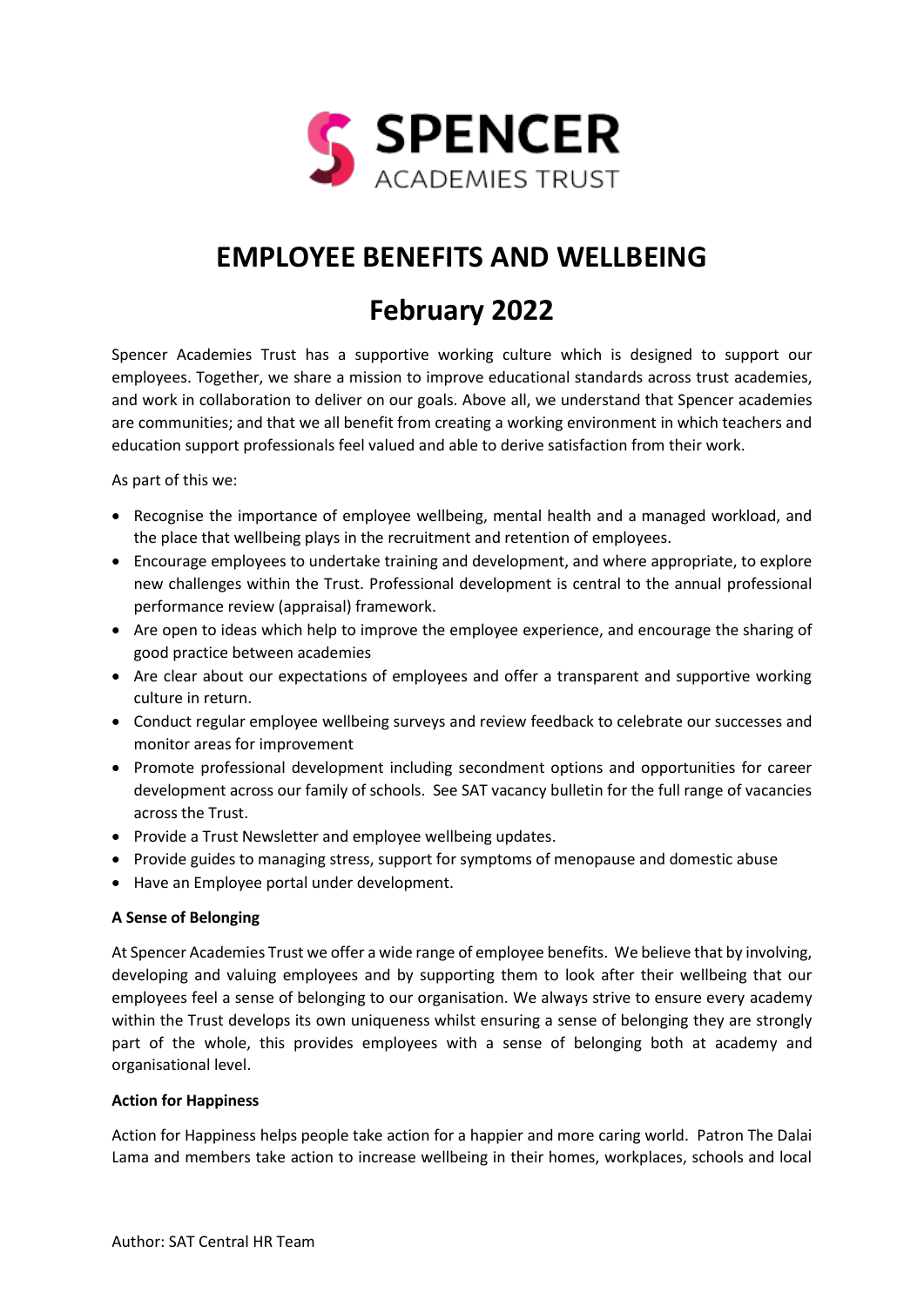communities. Our vision is a happier world, with fewer people suffering with mental health problems and more people feeling good, functioning well and helping others.

# <https://www.actionforhappiness.org/>

# **PHYSICAL BENEFITS**

A range of employee sports teams, gym equipment, and exercise classes and other fitness facilities are available across our academies for employees to take part in or organise.

## **Duke of Edinburgh award, school trips and activities**

These are a fantastic opportunity for our employees to join and support our pupils and young people.

## **FINANCIAL BENEFITS**

## **Competitive salaries and Terms and Conditions of Employment**

We offer competitive salaries for both teaching and education support professionals based on the type and level of role you do. Your starting salary will be determined by the pay range for your role, your experience as well as external market conditions. Spencer Academies Trust is committed to offering terms and conditions in line with or better than the School Teacher's Pay and Conditions document ("STPCD"), the Burgundy Book (for Teachers) or the NJC Green Book (for education support professionals). Automatic pay progression, subject to meeting professional standards for your role, for main pay range teachers and education support professionals without line management responsibilities.

## **Salary Sacrifice**

**A cycle to work scheme** - We want our employees to be fit and well, both physically and mentally and encourage physical exercise to support this. We offer a cycle scheme to enable you to save money when purchasing a bicycle and cycling equipment, with payments deducted from your salary each month. <http://www.cyclescheme.co.uk/148a67>

**Childcare Vouchers -** Employees who are already in the Childcare Voucher Scheme with our Trust can purchase tax-free Childcare Vouchers that can be used for registered childcare providers. This includes school breakfast clubs and after-school clubs. Vouchers are purchased with gross pay, so no tax is payable on vouchers meaning a saving is made by the employee.

After 1st October 2018 the childcare vouchers scheme is no longer available for new entrants. Similar childcare savings can be made through Tax Free Childcare [www.childcarechoices.gov.uk](http://www.childcarechoices.gov.uk/)

**Computer and Technology -** Techscheme lets you get the latest tech through your employer. You then spread the cost with up to 12 payments from your salary across 12 months and make National Insurance saving too. Over 5000 products available from the Apple store or directly from Curry's PC World <https://www.techscheme.co.uk/148a67>

# **Lunch**

Through our amazing catering teams all academy sites offer a range of lunch options to employees at subsidised prices. You may be provided with lunches and breakfast on INSET days and teas for parent's evenings. The Trust provides free tea, coffee and milk to all employees.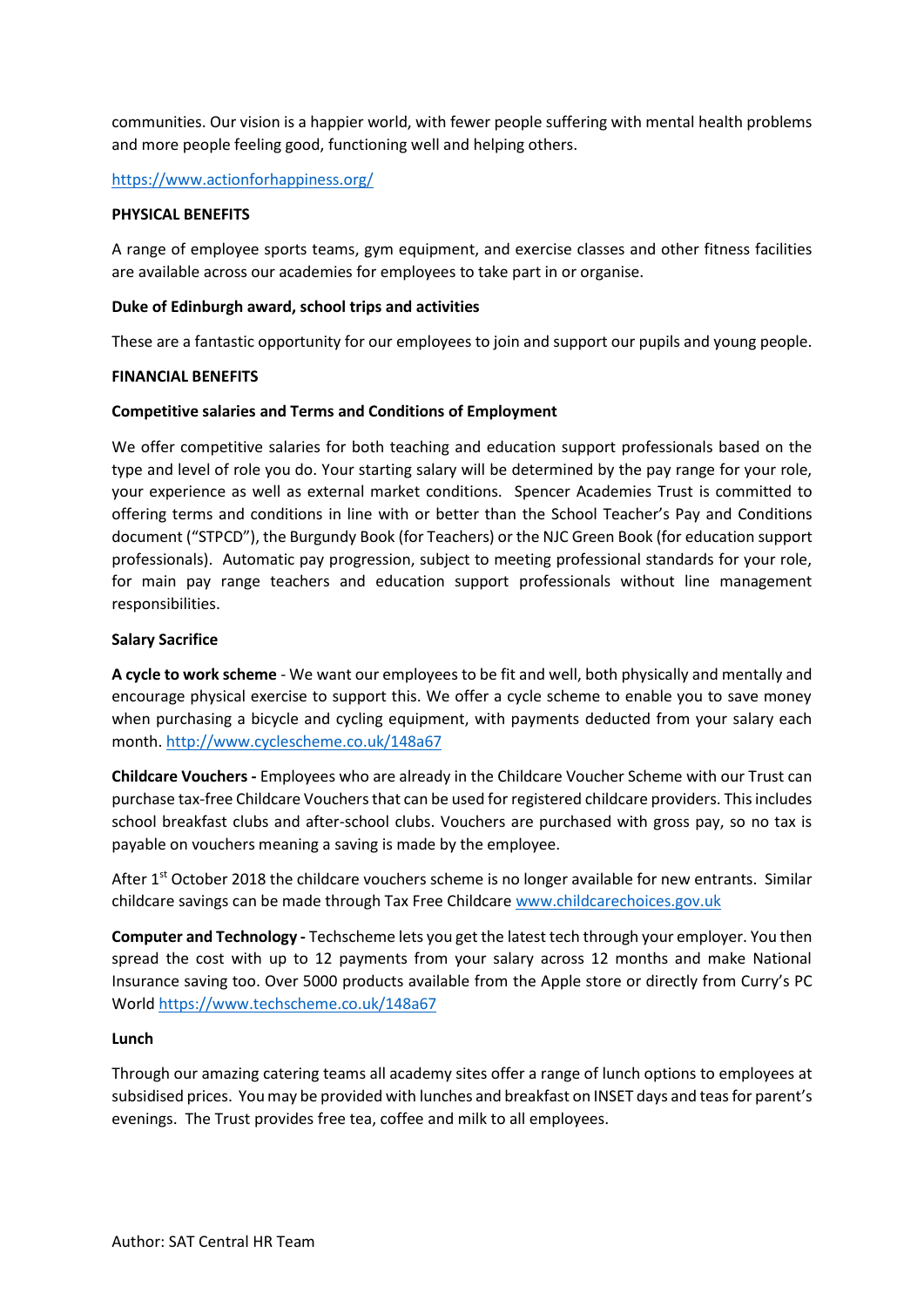## **Free on-site Parking and safe cycle storage**

There are free parking spaces available at all our academy sites and for those working in schools within the Nottingham city boundary the Trust pays a levy fee to the City Council on behalf of our employees to allow them to park for free on site. There are also secure spaces on our site for cycles.

## **Life style and Benefit discounts**

**Discounts for Teachers** provides a variety of benefits and money saving opportunities for all employees.

## **Long Service Award**

A long service award of £100 is payable for employees who have reached the goal of 25 years' service across one or more of our academies.

## **Pension and Life Assurance**

At SAT we understand the importance of preparing for your retirement. All of our employees are enrolled into either the Teacher's Pension Scheme (teachers) or the Local Government Pension Scheme (education support professionals) with both schemes providing a range of pension options and three times salary life assurance cover for that peace of mind.

## **Eye Care**

As a valued employee, you can claim reimbursement for an eye test for regular Visual Display Users (as defined by HSE) and we will pay for, or contribute towards basis lenses (contact lenses not included) where the glasses are solely needed for DES use. (claims are limited to one claim per 12month period).

#### **Flexible opportunities**

Time off to spend with your family and friends and pursuing your hobbies is important. We provide flexible opportunities for part time; job share and term time only roles across the Trust.

#### **Holidays**

For those who work all year round, we provide a minimum of 24 days holiday plus bank holidays, with additional days added after five years' service, so that you can take time to relax and recharge.

# **Occupational sick pay**

For those times when you are not well enough to be with us, we provide occupational sick pay to help you financially. One less thing to worry about.

# **Family Leave, occupational maternity, paternity, adoption pay**

We provide a range family friendly benefits and leave. When new arrivals join your family, we want you to spend time together and provide occupational pay (subject to qualifying criteria) in addition to statutory payments to support you during the important early days. Additional unpaid family leave may also be requested.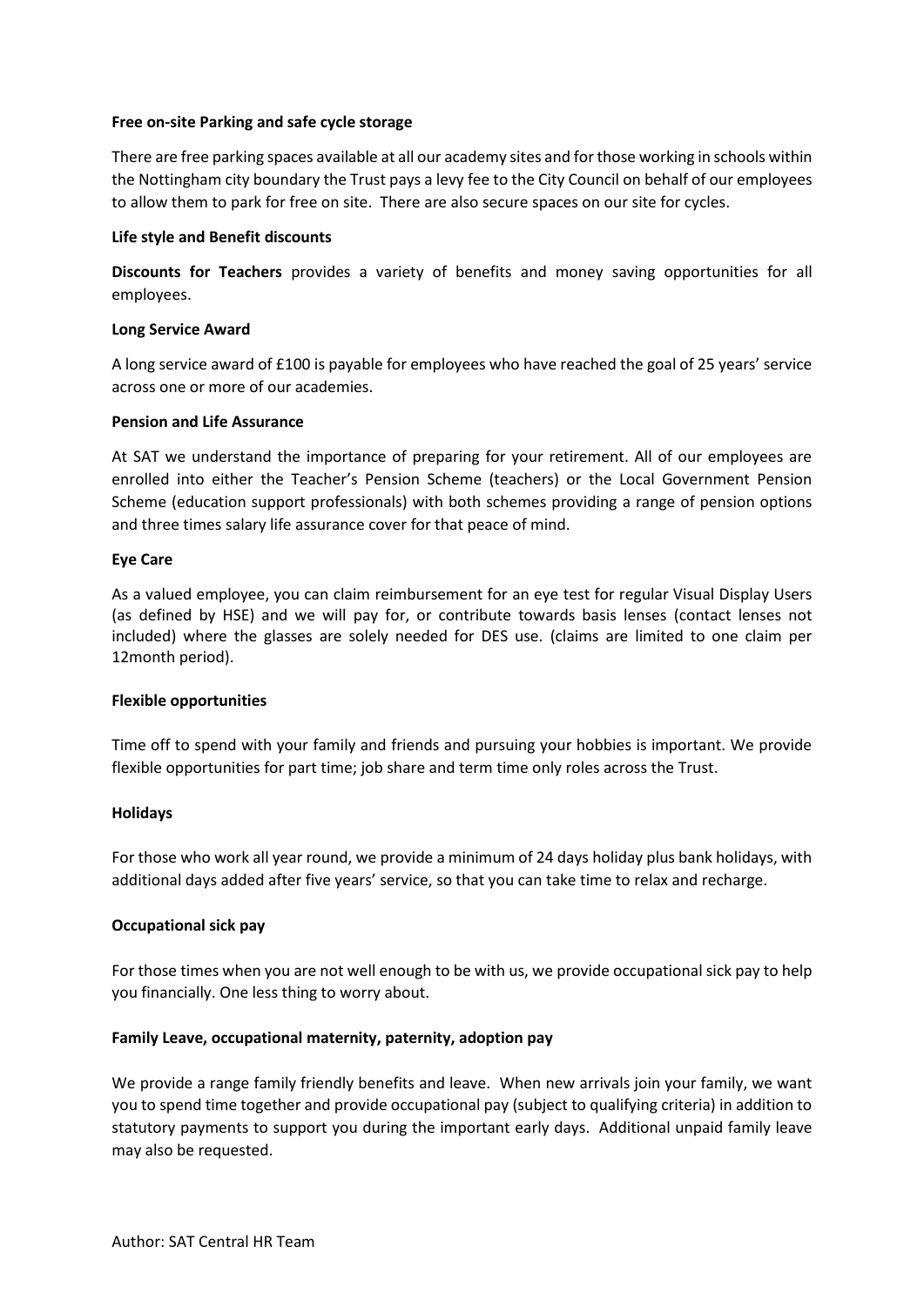## **EMOTIONAL AND WELL-BEING**

We actively promote employee engagement in school productions and events and other social activities. As a school employee you will have access to a range of perks provided by, for example:

- Events
- School trips and Activities
- School library

# **Discretionary Leave of Absence**

The Trust provides a number of discretionary leave of absence days as outlined in the Trust Annual Leave and LOA policy, published on the SAT website.

# **SAT Flu Jab Scheme**

The Trust provides a free voucher for Flu Jabs at a local pharmacy near you or onsite arrangements.

# **Occupational Health**

We work with an Occupational Health provider to ensure that employees are safe and well in the workplace and that we are providing well-being support for employees wherever we can. Counselling and other therapies can also be secured through Occupational Health for employees where needed. Counselling support in the first instance is accessed through Health Assured.

Where our employees are unable to work for health reasons and meet specified criteria, we support applications for ill health retirement under the LGPS and TPS.

# **Health Assured**

SAT has partnered with Health Assured to provide a confidential employee assistance programme (EAP) designed to help deal with personal and professional problems that could be affecting an employee's home life or work life, health and general wellbeing. The service provides a complete support network that offers expert advice and compassionate guidance 24/7, covering a wide range of issues.

Health Assured offers cover for employees and their immediate family members, 24 hours a day, 7 days a week, 365 days a year:

- **EXECT SUPPORE:** including structured telephone counselling or face-to-face counselling sessions (employees only).
- Legal information.
- Bereavement support.
- Medical information.
- CBT online.

In addition to the counselling support and advice, they also offer a virtual library of wellbeing information. To find out more information on what services Health Assured can provide, please visit [www.healthassuredeap.com](http://www.healthassuredeap.com/) or contact 0800 028 0871.

Health e-Hub Mobile App offers access to holistic health and wellbeing support at the tap of a finger anywhere and anytime.